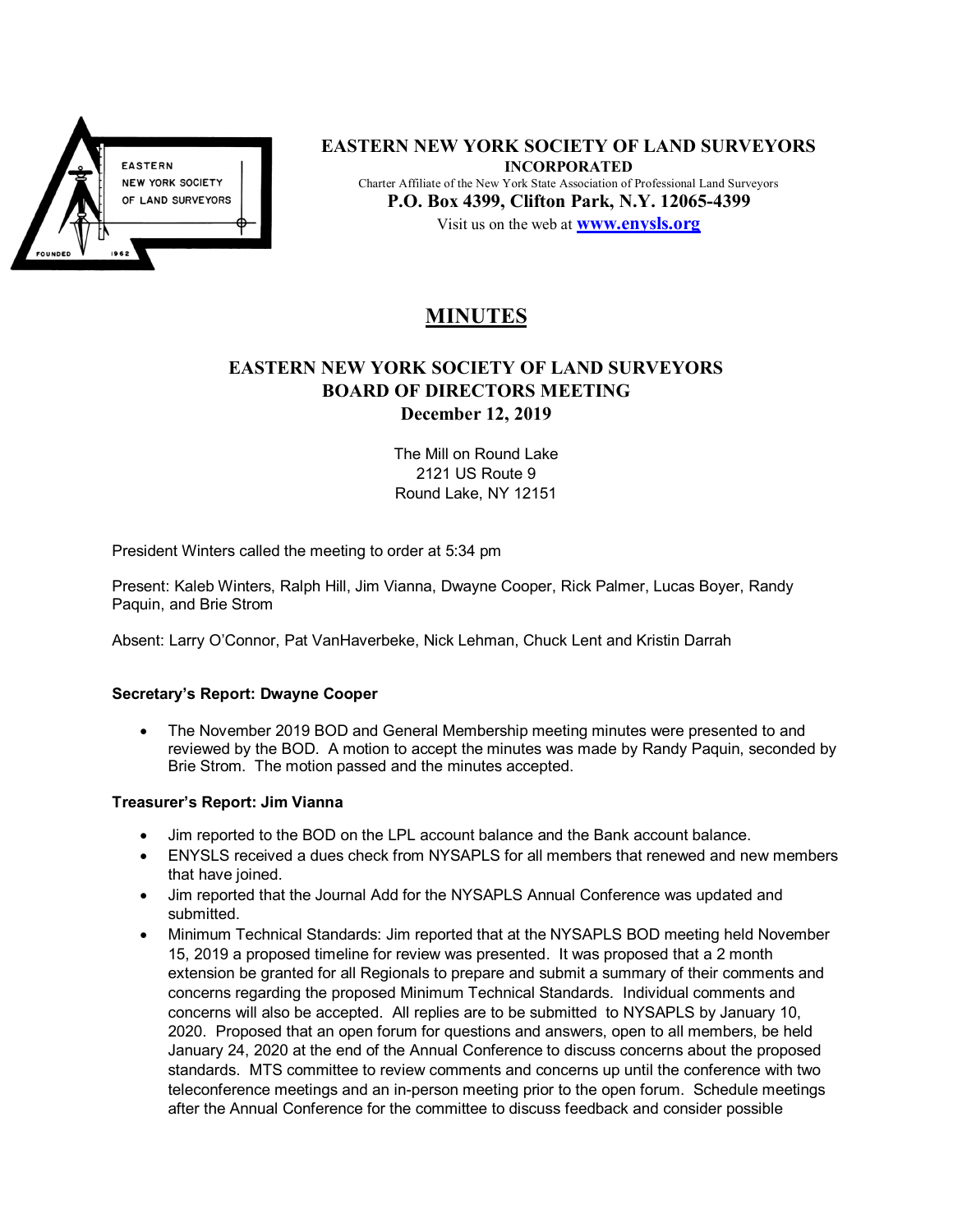revisions to the standards document. Committee will resubmit a proposed standards document to the BOD at which time the committee will request a two month review period for regions and members. Following the review period, a vote to endorse an effort by NYSAPLS to work with SBELSG to pursue legislation and/or regulations encompassing the proposed standards. Jeremy Thompson made a motion to accept the proposed review process, the motion was seconded by Kaleb Winters and a vote was passed with all in favor, excepting one vote opposed.

## **President's Report: Kaleb Winters**

- NYSAPLS Ethical Practices Committee drone letter sent to the Office of Professions
- Times Union Home Expo February 7-9. The lowest cost is \$975 per 8' wide x 10' deep booth on the 1st Floor (https://timesunionhomeexpo.com/2019homeexposection/rates/). We would have to apply, send them an ad for the newspaper, and pay 50% by 12/31 to be included and the sooner we do it, the better booth spot that we could get. After discussion, it was decided that there wasn't enough time to successfully organize and man a booth this year.
- NSPS podcast "Surveyor Says!"
- NSPS Annual Election for Vice President 12/1-12/21, use voter ID emailed to you
	- $\circ$  Amanda J. Allred, PLS US Army Corps of Engineers Walla Walla Washington district LS, former Washington NSPS Director
	- $\circ$  Thomas Whitson Brooks, Jr., LS NSPS Director from Alabama and private land surveyor
	- $\circ$  Bob Akins, LS Vietnam Vet, former Ohio NSPS Director, runs his own family business
- NYSAPLS Member News Submission Tool
- NYSAPLS Board were in favor of sending letter on to the Office of Professions regarding Ethics and drones. The NYSAPLS Ethics Committee recommended sending all in complaints. The Office of Professions recommend submitting complaints as soon as possible and by as many members as possible to give the complaints a higher priority for action to be taken.
- NYSAPLS November  $15<sup>th</sup>$  Meeting Minutes Highlights:
	- $\circ$  Jeremy Thompson. Treasurer stated that although things look good right now he would like to see membership increase and more unpaid members renewing their memberships.
	- o NCEES' developing 5 new testing modules. Each individual state will be responsible for adopting which particular testing modules apply to their state.
	- o Heather Schultz gave birth to a healthy baby girl "Aubrey Alyse" on November 13th. Amber introduced Cara Grassie who is filling in as Interim Membership Manager during Heather's maternity leave. Amber went on to mention that since the last board meeting, 60 additional member renewals had come in. However, she would like to see input from the regionals as to why other members are still not renewing.
	- $\circ$  Amber also mentioned the NYS LS Exam Review Workshop had been held October 18-19 presented by Joe Paiva, co-presented by Richard Brooks. Amber thanked Richard Brooks and Steve Boddecker for their willingness to take over the teaching position for the Exam Reviews starting in 2021.
	- $\circ$  Amber also stated that the annual accountants review was complete and the association's taxes have been filed as well.
	- $\circ$  Webinar 2/7 Professional Ethics for the Land Surveyor with Milton Denny and 3/6 (2nd Showing 3/12) - Legislative Update with Emily Whalen, Esq.
	- o Patti Brooks reported Kera Mariotti brought a team of Alfred State College students to the NSPS Student Competition in Arlington, VA, on April 11th. Patti stated the event was a great success. She talked more about the "International foot" initiative being supported by NSPS. Patti mentioned that she would like to see NYSAPLS explore the possibility of bringing the Certified Floodplain Surveyor (CFS) certification program to NY.Public Relations committee is finalizing their revamped "Why be a Surveyor" brochure. The committee is working on a "Public Awareness Survey". Lem mentioned work continues on the Facebook campaign. Gramercy continues its excellent work and is working on two OP-ED pieces to come out soon. The committee is looking for interesting story content,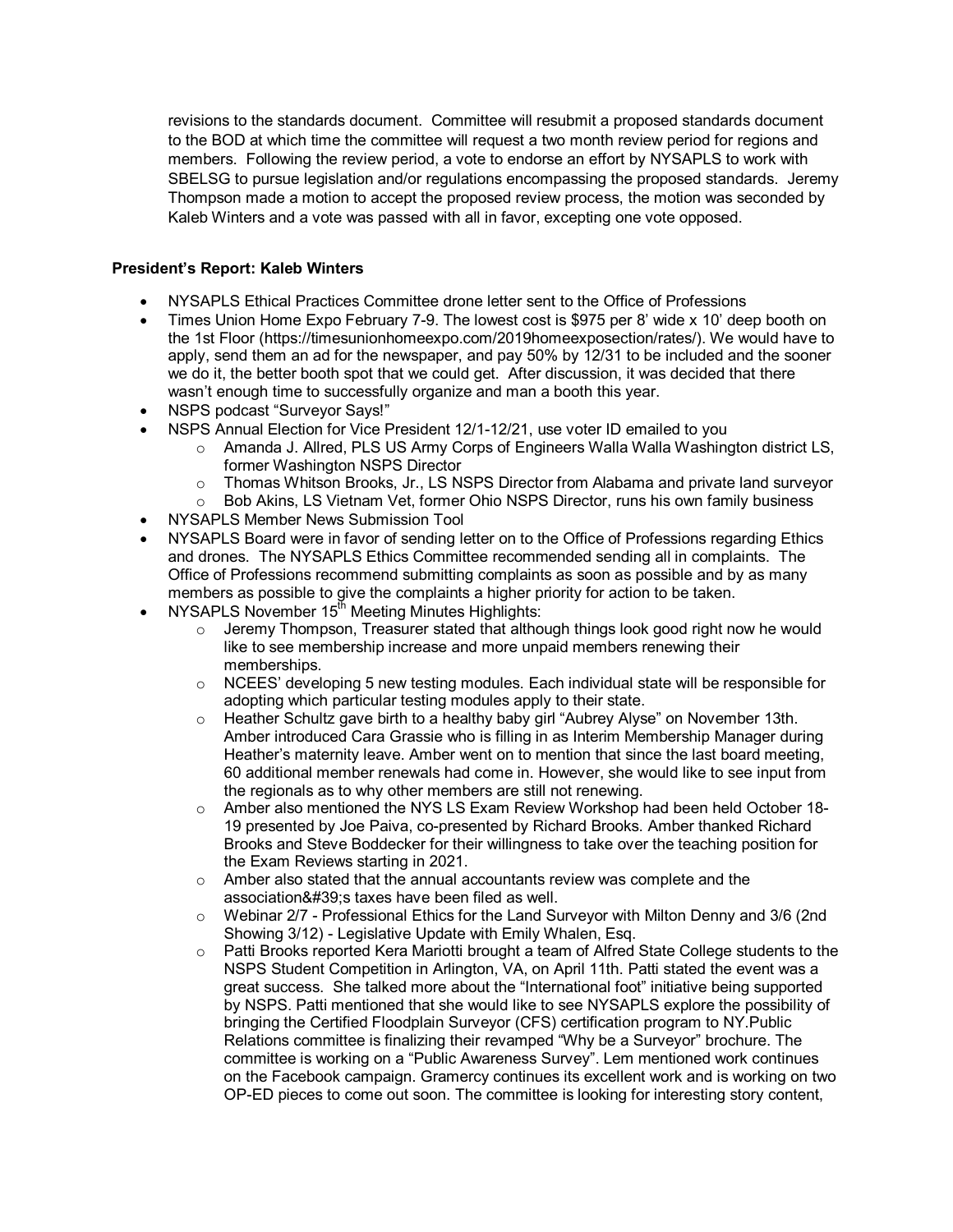as always. Lem added that Ken Slaugenhoupt had attended NYSGISA's GeoCon event in September and the committee is working on upcoming trade shows and a visit to the NY Association of Towns meeting. The committee has made updates to the "Find a Surveyor" search engine on the NYSAPLS site allowing a search by distance and services provided. The BOD discussed the upcoming terms of renewal with Gramercy and decided to continue with funds already allotted for the PR campaign to carry into 2020.

- $\circ$  Embassy Suites in Saratoga Springs has been booked for the 2020 Strategic Planning Retreat.
- o The committee will meet in December with NYCON to discuss planning and put together a cost proposal.
- $\circ$  Young Professionals Committee are finalizing plans for the 2020 conference, including a return of the "Field Olympics". The committee is currently working on a flyer for associate and student members that talk about the benefits of attending conference. They are also collaborating with Gramercy Communications to create a social media campaign to promote the YP contests and social events during the conference. Cara mentioned the YP & amp; Alumni Social will be held Thursday evening, January 23rd. Paul Smith& #39; s College Surveying Program will be sponsoring the door prize at the social event.
- $\circ$  President de Bruin called the Teller' Committee to announce the results:
	- President Daniel E. Marvin
	- Executive Vice President Kenneth M. Slaugenhoupt
	- Vice President Roy B. Garfinkel
	- **Treasurer Jeremy E. Thompson**
	- Secretary Steven J. Willard

## **Executive Vice President's Report: Randy Paquin**

- Scholarship update. Randy and Kaleb read all the applications which consist of questions asking about the applicant's goals and what they want out of a career as well as letters of reference. After reviewing all the applications, the following scholarship winners were selected.
	- o The recipients of the Eastern New York Society Memorial Scholarship (\$1,000 each) are Corey Robert Ingham (Alfred State) and Katherine O'Buckley (Alfred State).
	- $\circ$  The recipient of the Charles Hartnett Scholarship (\$1,000) is Michael Francis Pink (SUNY ESF Ranger School).
	- $\circ$  The recipient of the Arthur D. Shaw Memorial Fund Scholarship is Michael W. Hyde (Paul Smith's)

## **Vice President's Report: Brie Strom**

- Location for February 13 BOD meeting will be at The Mill in Round Lake.
- Location is still needed for the March 12 General meeting?
- Annual Audit will be completed by Brie.

# **Standing Committee Reports**

**Calibration Base Line (ad hoc):** Randy Paquin, Rick Palmer, and Richard Bennett

- Randy is still working with the legal department at NYSPRHP to make sure everything is in order.
- May want to set up on the potential baseline point locations to verify distance and sight lines before installation of concrete piers.

**Constitution and By-Laws:** Larry O'Connor and Bill Schrae